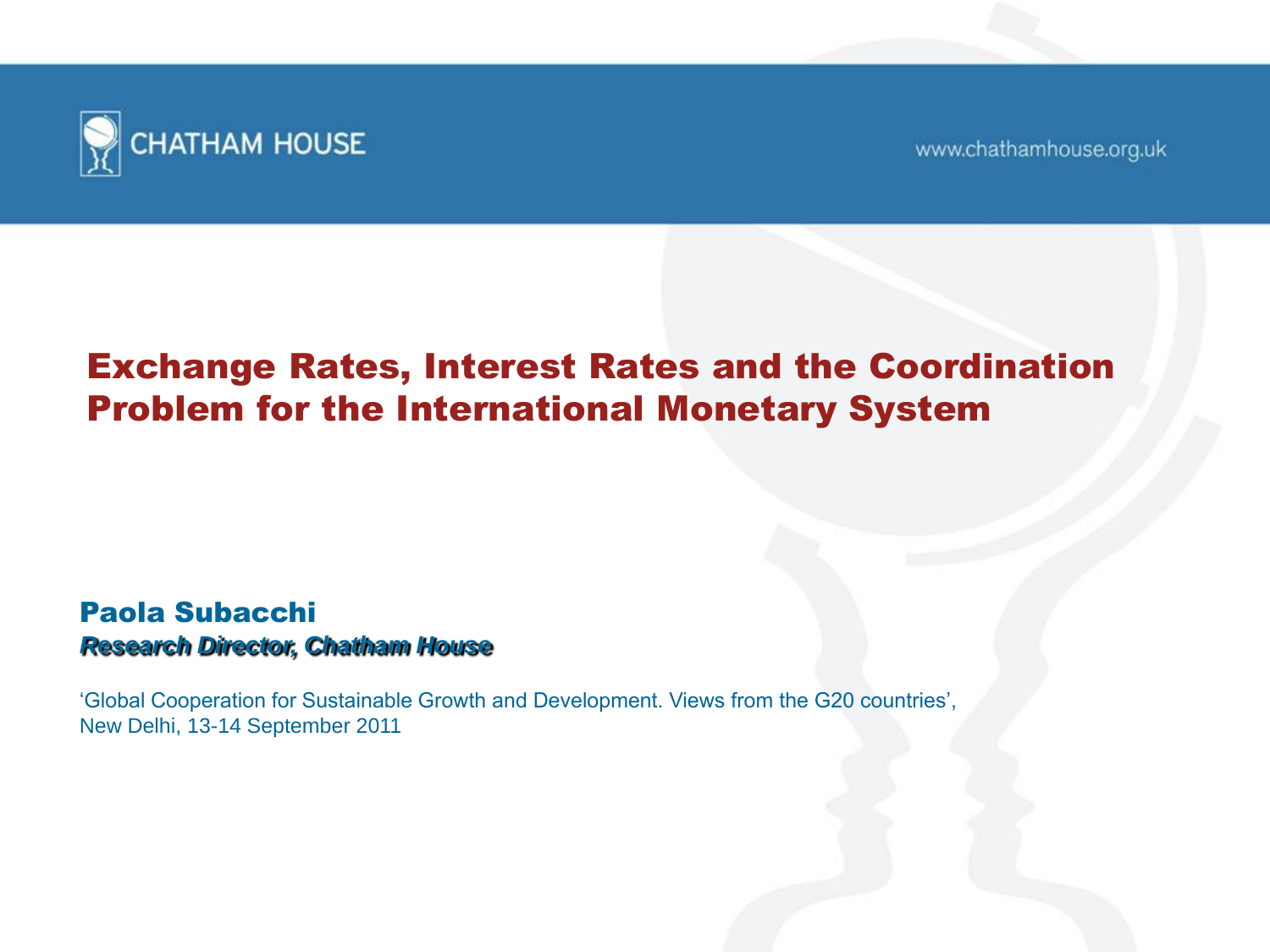## **Outline**

- Coordination needs to be defined
	- different situations
	- long-term solution vs short-term dynamics
	- resulting equilibrium? which 'game'?
- IMS: example of coordination game
- Preliminary results from work in progress

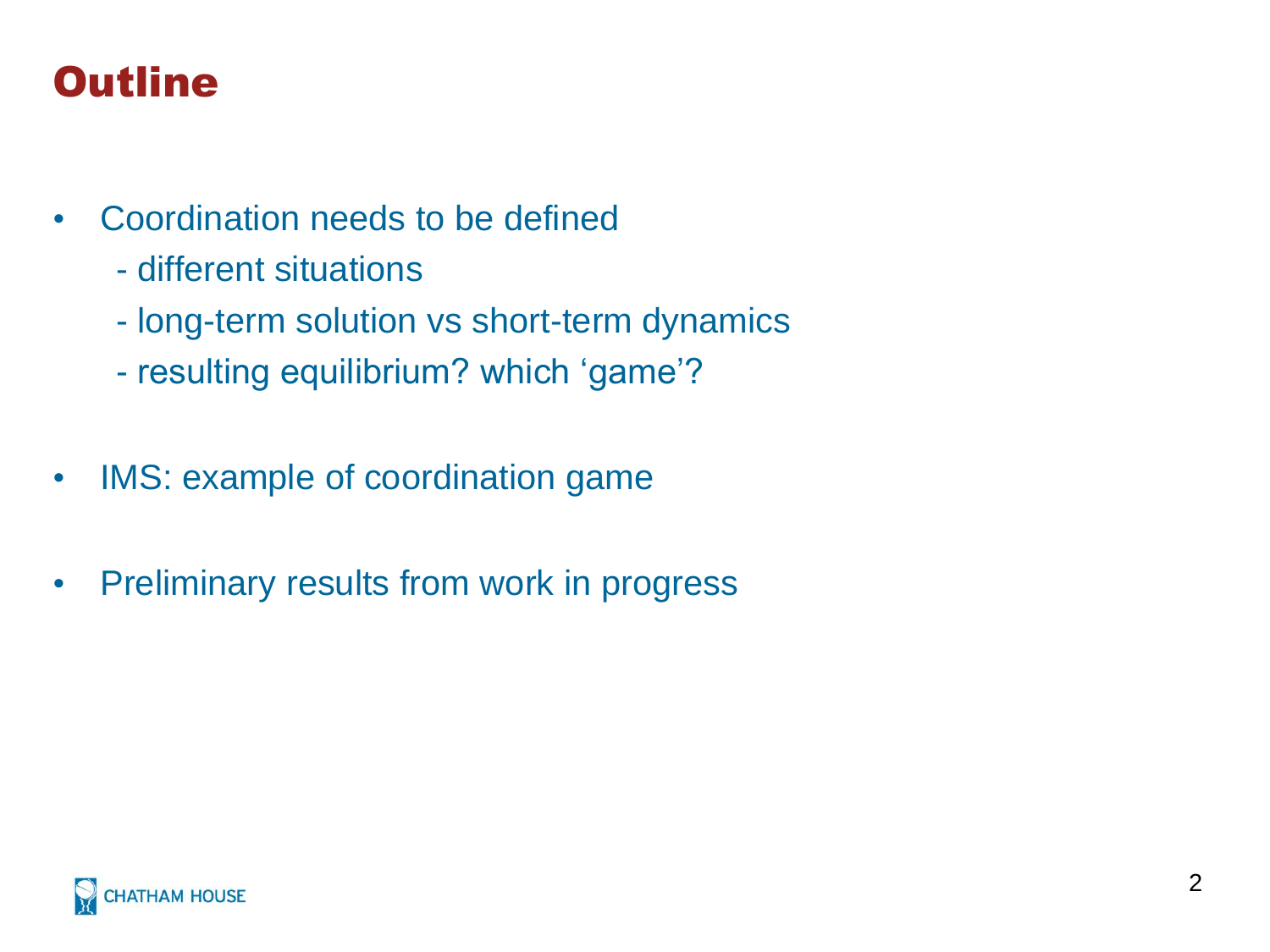## IMS: the 'official' definition

*A set of rules and conventions framed by institutional arrangements that maintains orderly exchange rate arrangements and provides a multilateral system of payments, while maintaining macroeconomic stability.* 

### *IMF Article IV, Section 1:*

**"The essential purpose of the International Monetary System (IMS) is to provide a framework that facilitates the exchange of goods, services and capital among countries"**

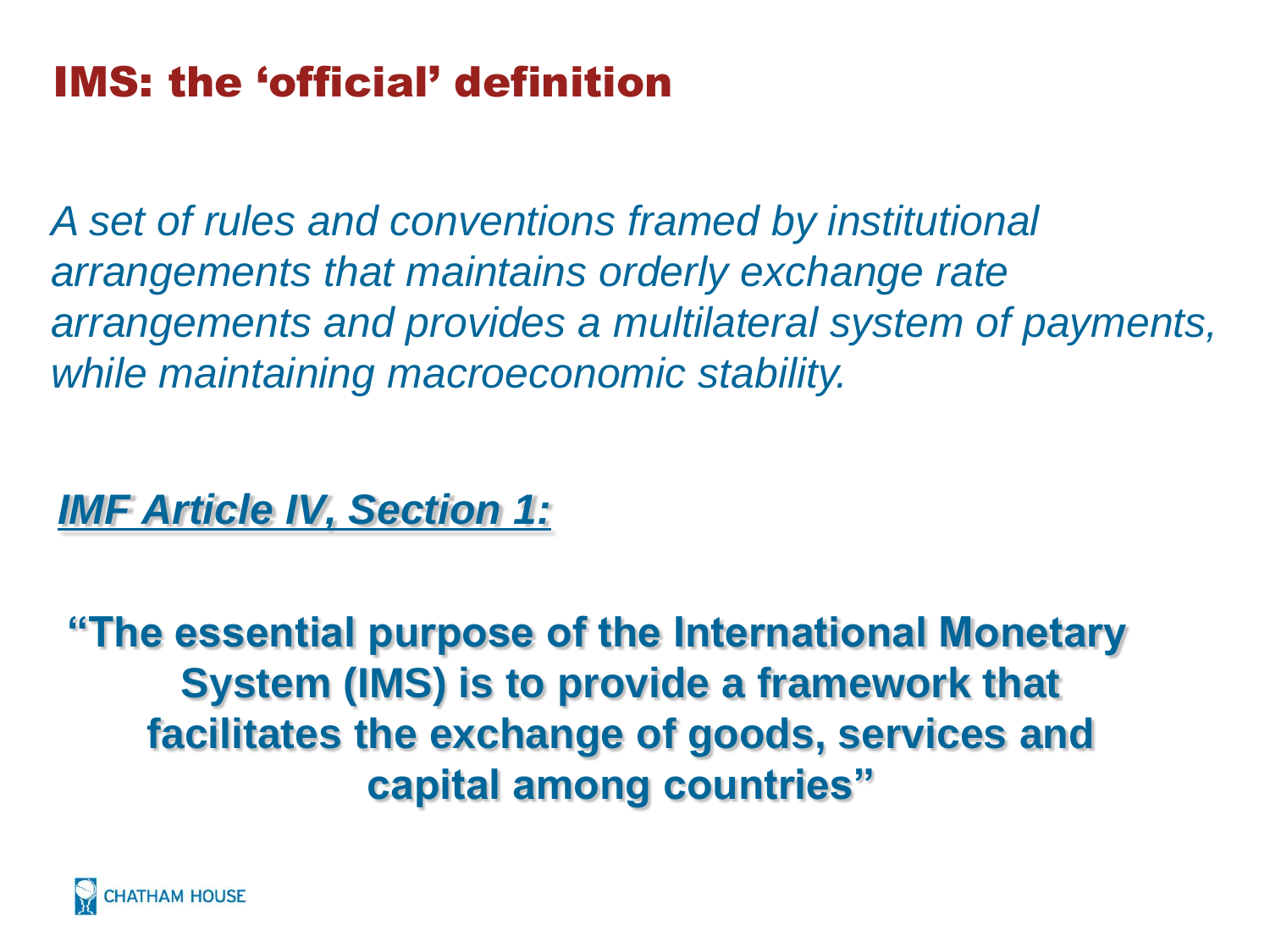## Comparison of IMS: Past & Present

**Bretton Woods System Current International Monetary System**

| <b>Format</b>                            | Set of rules                                    | Informal                                                                                                                           |
|------------------------------------------|-------------------------------------------------|------------------------------------------------------------------------------------------------------------------------------------|
| <b>Exchange</b><br><b>Rate Regime</b>    | <b>USD/Gold</b>                                 | <b>Major Currencies Float</b><br>except euro - internally fixed<br><b>EMEs Pegged</b><br>'Dollar-Standard' in developing countries |
| <b>Capital</b><br><b>Flows</b>           | <b>Restricted</b>                               | Open for developed countries<br><b>Semi-restricted for EMEs</b>                                                                    |
| <b>International</b><br><b>Liquidity</b> | <b>Limited Provision by link</b><br>to USD/Gold | <b>Liberalisation International Capital Markets</b><br>and Credit Growth                                                           |
| <b>Adjustment</b><br><b>Scheme</b>       | Automatic adjustment of<br>external imbalances  | Adjustment through prices or quantities<br>(in theory)                                                                             |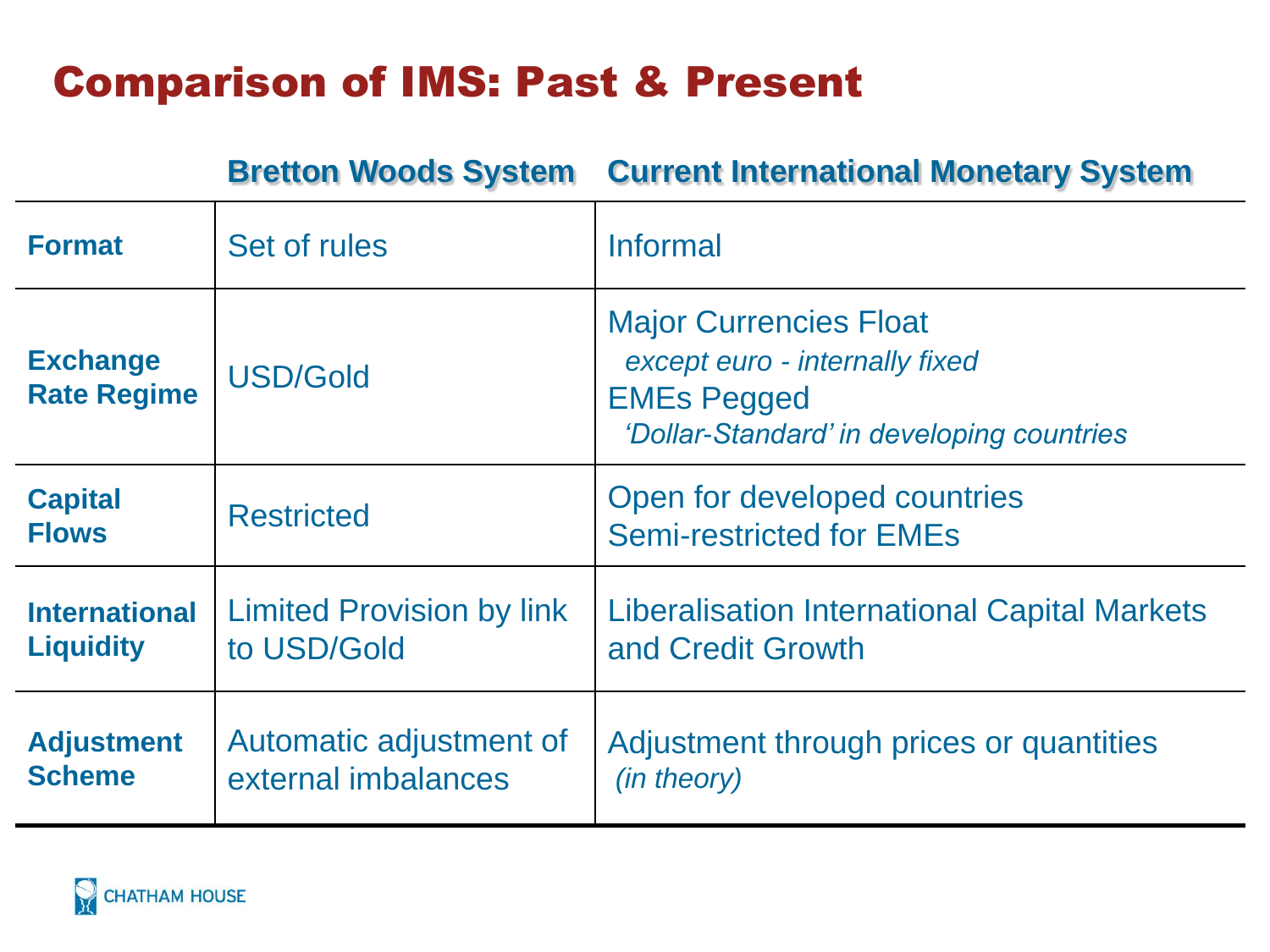## How Will the IMS Look Like?

• Almost consensus on multicurrency system with three reserve currencies: USD, EUR and RMB

### **2011 Mar. 31st , G20 Finance conference, Nanjing, China**

*" The SDR basket should also include the RMB. "*

- Nicolas Sarkozy, French President

*" Global monetary reform was a "long and complex process" that could only be explored and implemented gradually."* 

- Wang Qishan, Chinese Vice-Premier

*"Currencies should only be included in the SDR basket if their countries had flexible exchange rates, independent central banks and allowed free movement of capital flows."*

- Tim Geithner, US Treasury Secretary

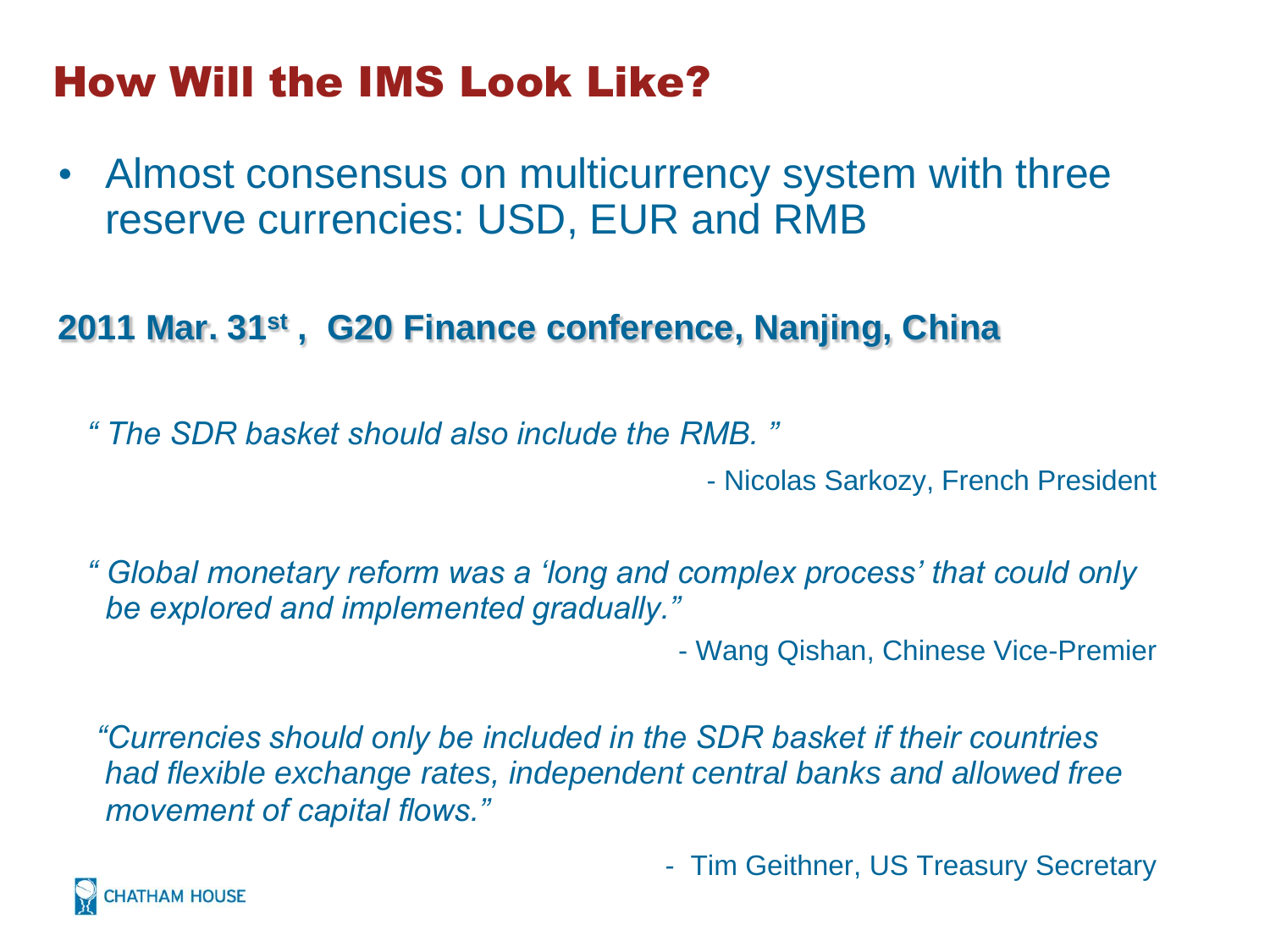# United States & Euro-Zone

### **US Today**

- World's largest economy
- Issuer of the key reserve currency
- Dollar as 'safe haven'
- Developed and open capital markets
- 'Strong Dollar' vs 'Benign Neglect'
- Monetary policy target: price stability and growth

#### **Implications**

- Unconstrained stimuli to domestic demand
- Borrowing from RoW

#### **Eurozone Today**

- World's 2nd largest regional economy
- Euro as the second major reserve currency since inception
- Sovereign debt crisis, unbalanced economic development within the EU zone.
- Monetary policy target: price stability

#### **Implications**

- Fixed and float needs some managing
- Common monetary policy, independent fiscal policy
- Governance issues

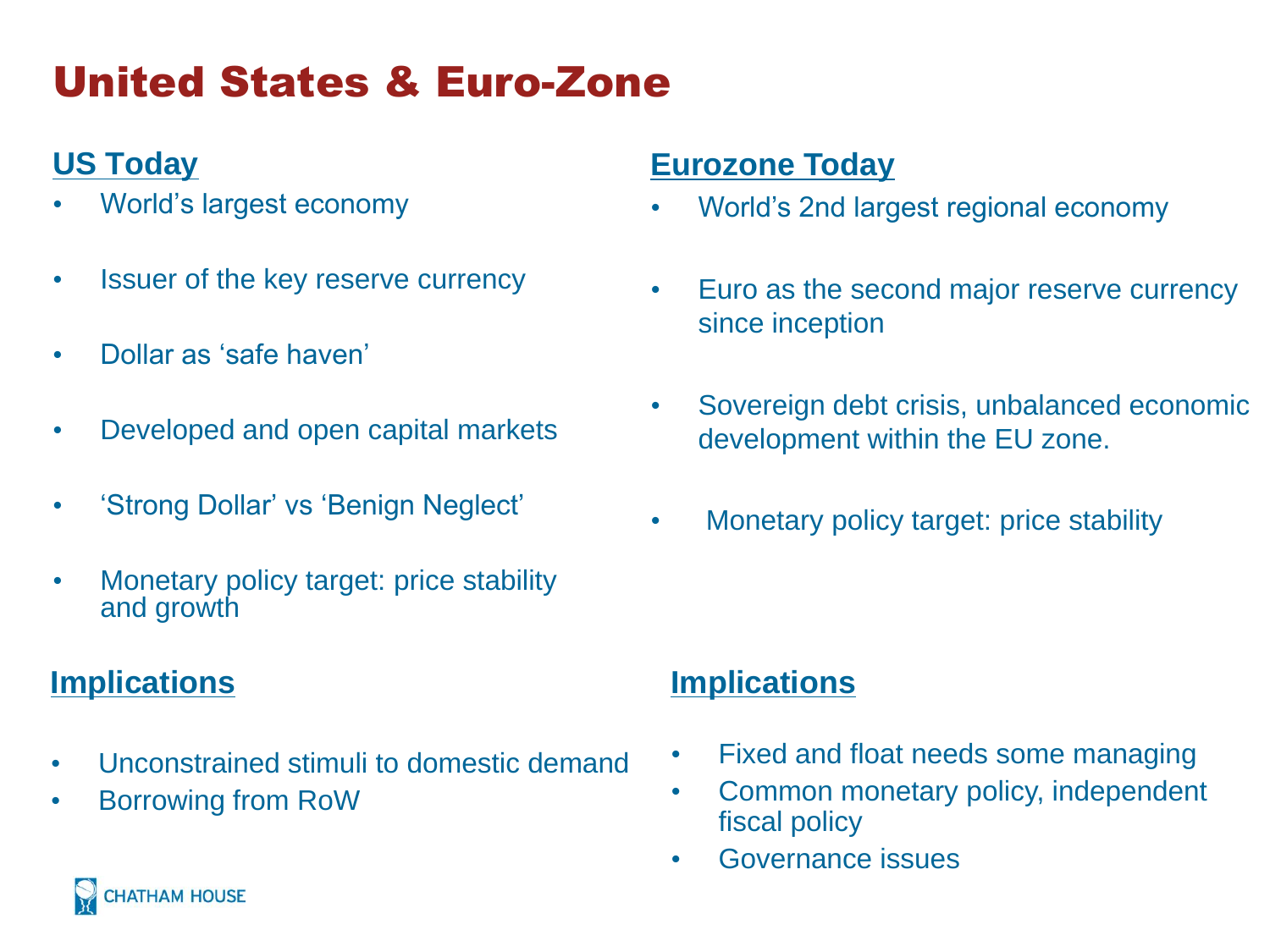# Emerging Currency: Chinese Yuan

### **China Today**

- World's 2<sup>nd</sup> largest economy
- Capital control *limited convertibility of capital account*
- *de facto* exchange rate target
- Booming economic growth yet with an immature capital markets
- Excess savings and domestic rebalancing

#### **Implications**

- Large current account surplus, but narrowing
- Unconstrained accumulation of FX reserves
- Limited debt issuance
- Mismatch on international balance sheet
- Inflationary pressures
- Constrained monetary policy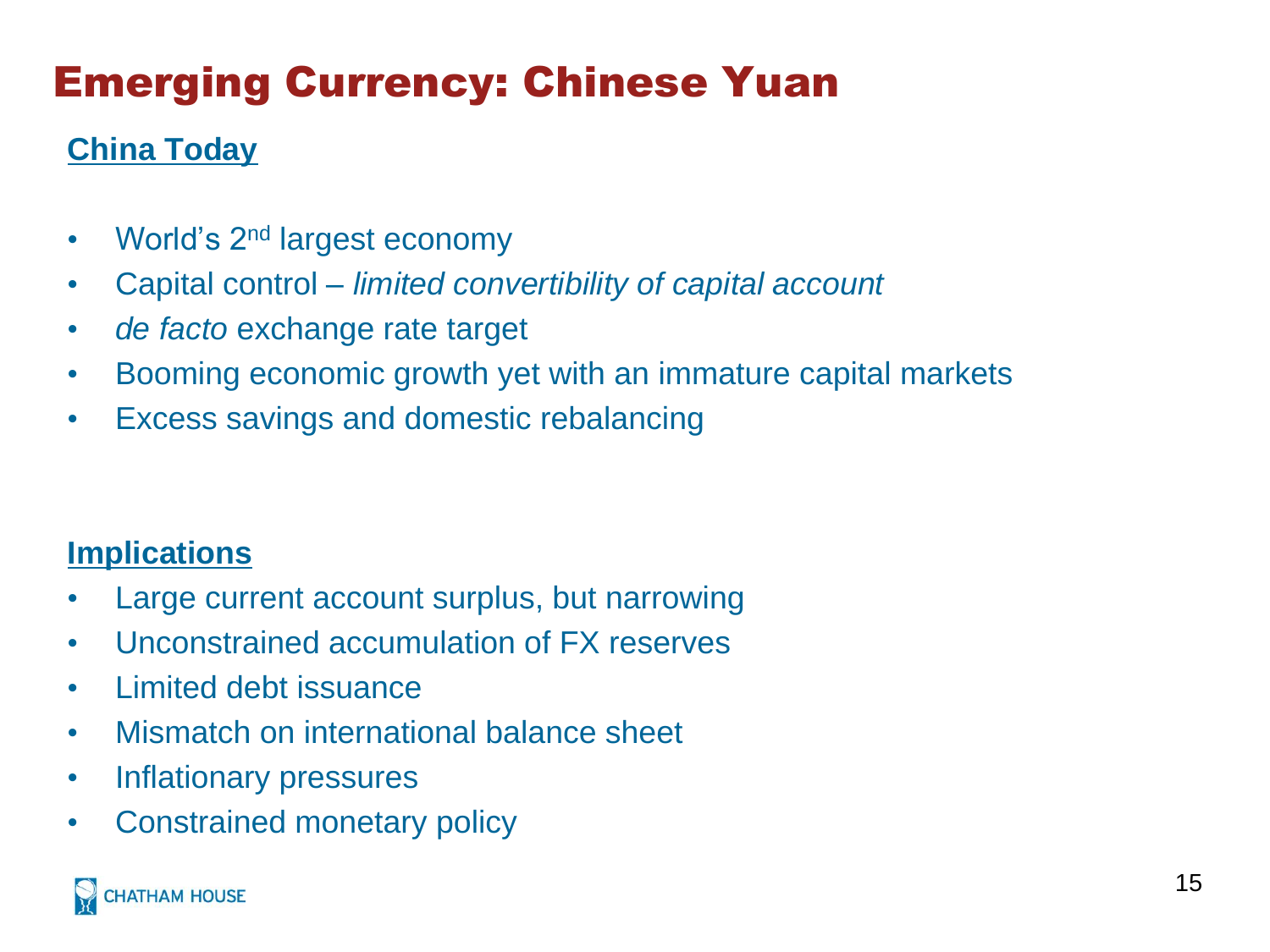## In the Meantime, however,

- Low interest rates in the developed world induce 'hot money' flows to EMEs and 'safe havens'
- EMEs: heavy interveners
- A near-zero interest rate liquidity trap with a weak dollar
- Fiscal sustainability problems

### **Implications**

- Welfare loss
- Race-to-the-bottom
- Unstable equilibrium (non-Nash)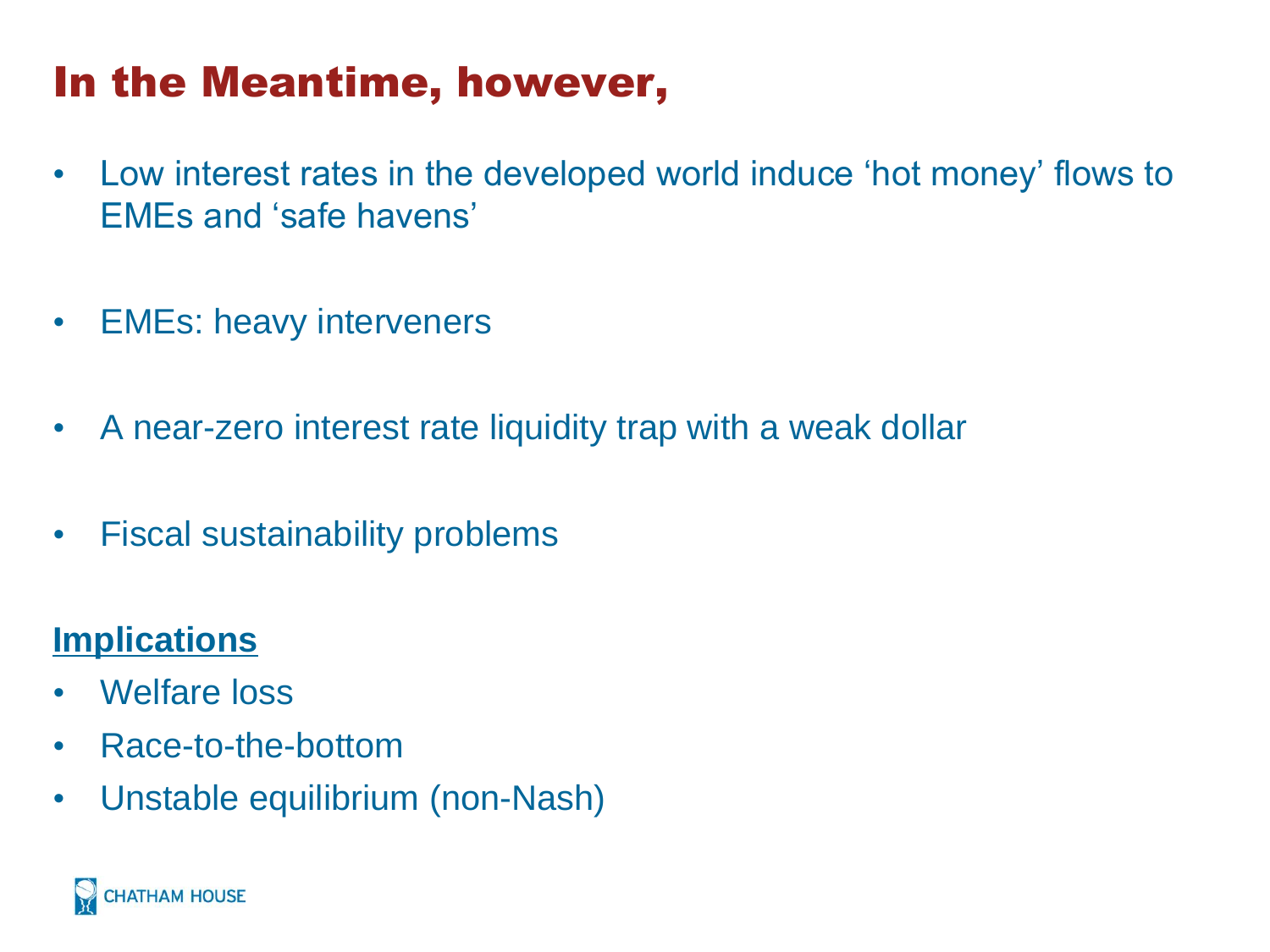### Policy Interest Rates – Major Advanced Economies



**Source: Various** *Central Banks* \*US – Fed funds rate (effective)

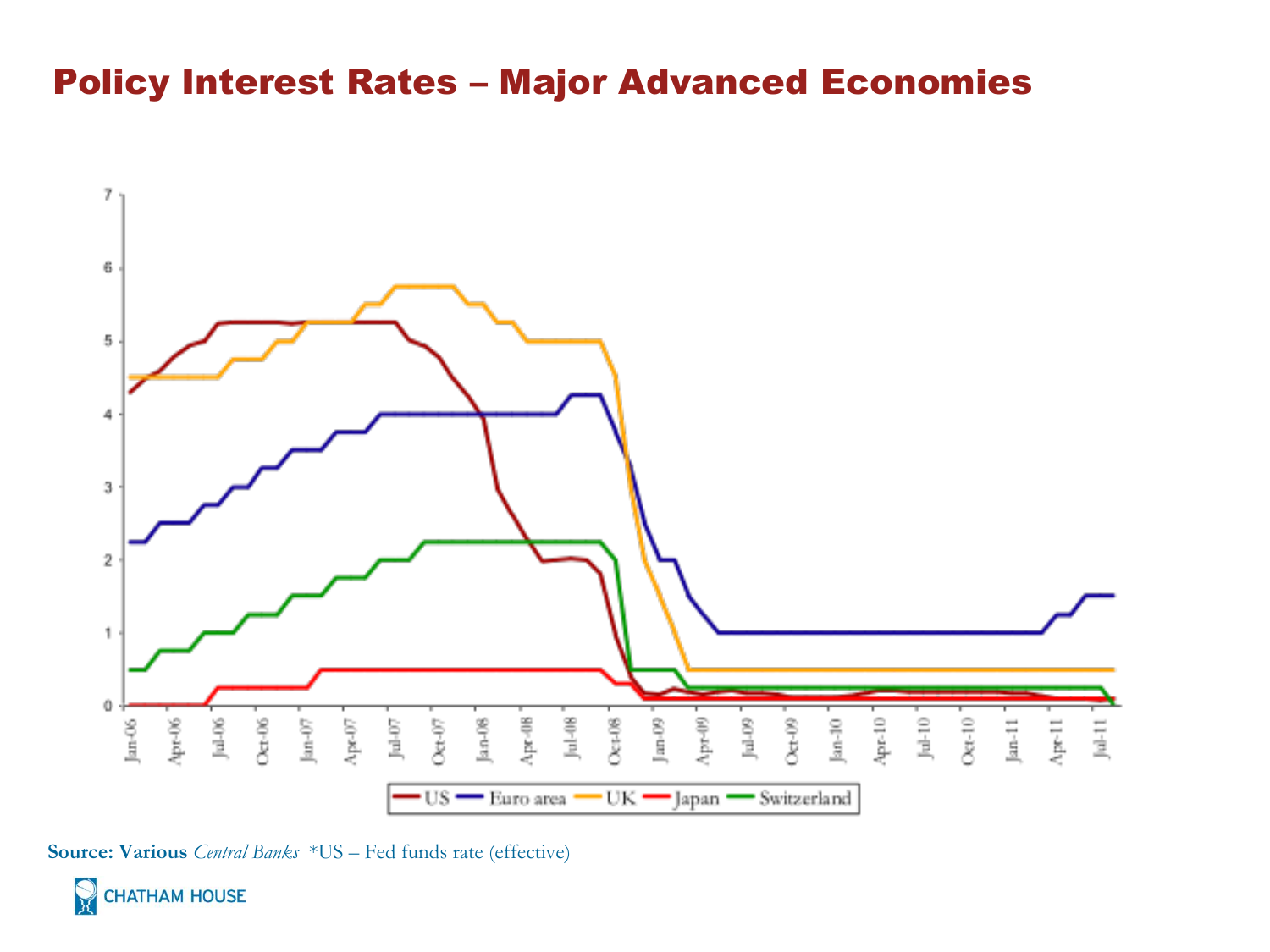## G20 Currencies and Capital Account Openness

#### Over/under valuation of G20 currencies

JP Morgan real broad exchange rate indices, valuation against long-term (1990-2010) average (%)

Measurement of degree of capital account openness 2008. index\*



**Source: Financial Times, 10th November 2011** 

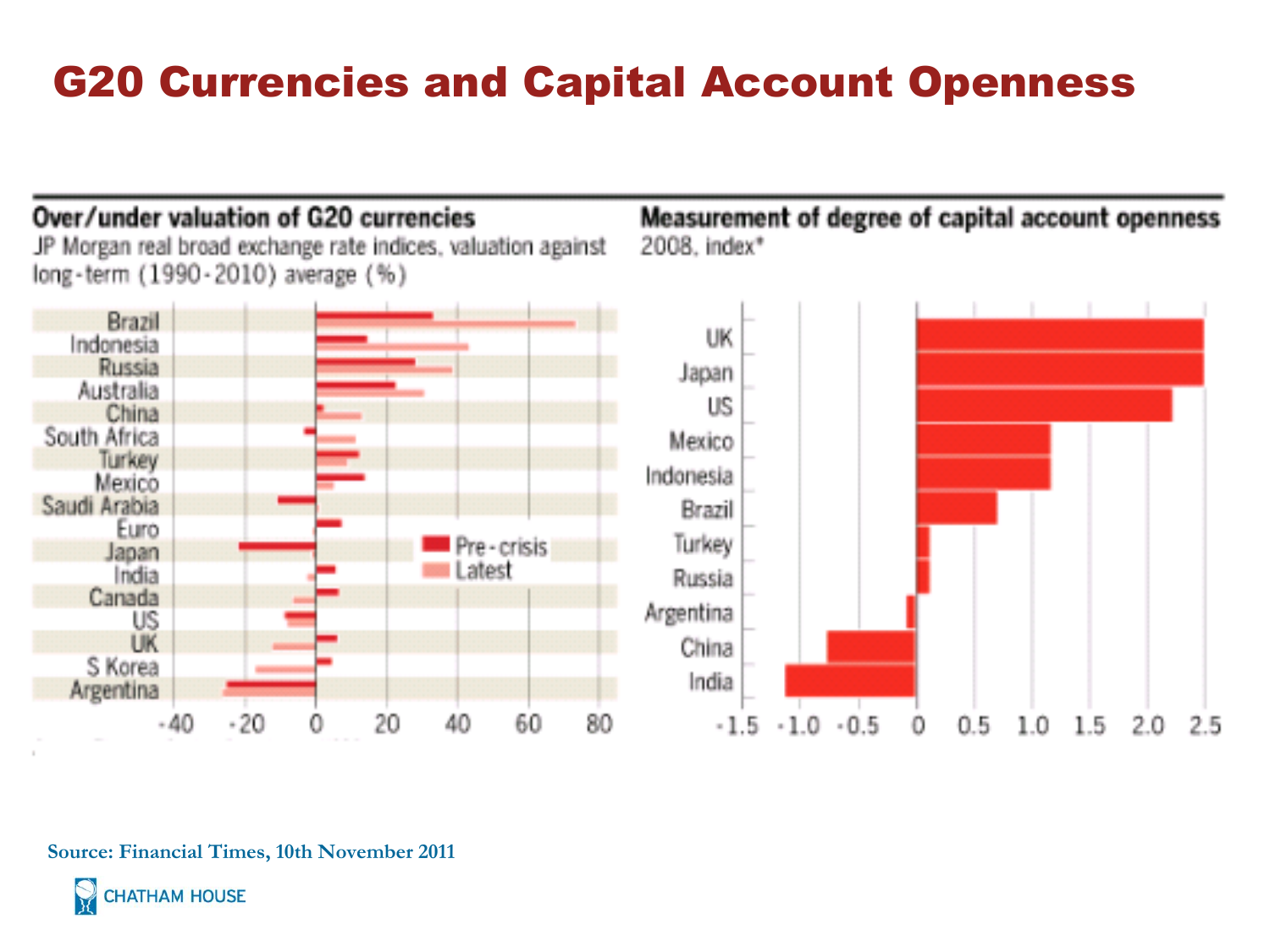# China's Policy Response

### **Current Issues:**

- The 'dollar-standard'
- Concentrated supply of liquidity
- Unbalanced intermediation opportunities
- Excessive savings
- Excessive FX reserve accumulation

### **Responses:**

- Further development of domestic capital markets
- Internationalisation of RMB
- Rebalancing growth
- Gradual opening of the capital account, yet depending on China's domestic economic development
- Multi-currency system, enhanced role of SDR in IMS

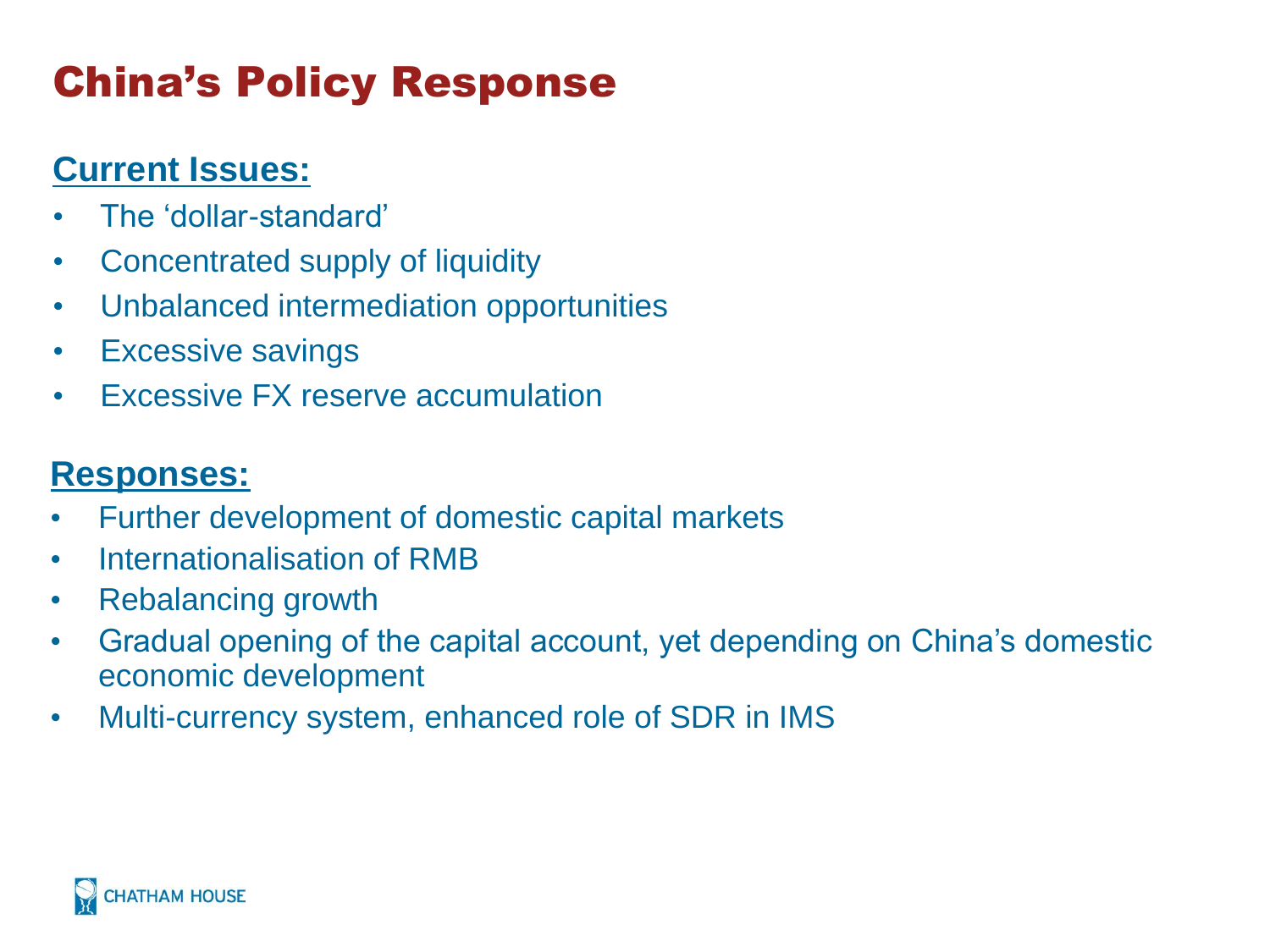## Emerging Currency: Chinese Yuan

• Increasing RMB Usage for Cross-border Trade Settlement

### • RMB Off-shore Market

Hong Kong, the first and largest RMB offshore market Introduction of R-QFII Scheme in 2011 Q4

- RMB-QFII scheme: to allow foreign investors to buy mainland stocks and bonds using yuan raised offshore
- Only HK local institutional investors are permitted to use the quota to invest yuan raised through the local capital market in mainland stocks and bonds.
- During the experimental stage, 80% of the 20 billion RMB-QFII quotas will be allowed to conduct investment in the mainland

Singapore, Taipei, and London in the future

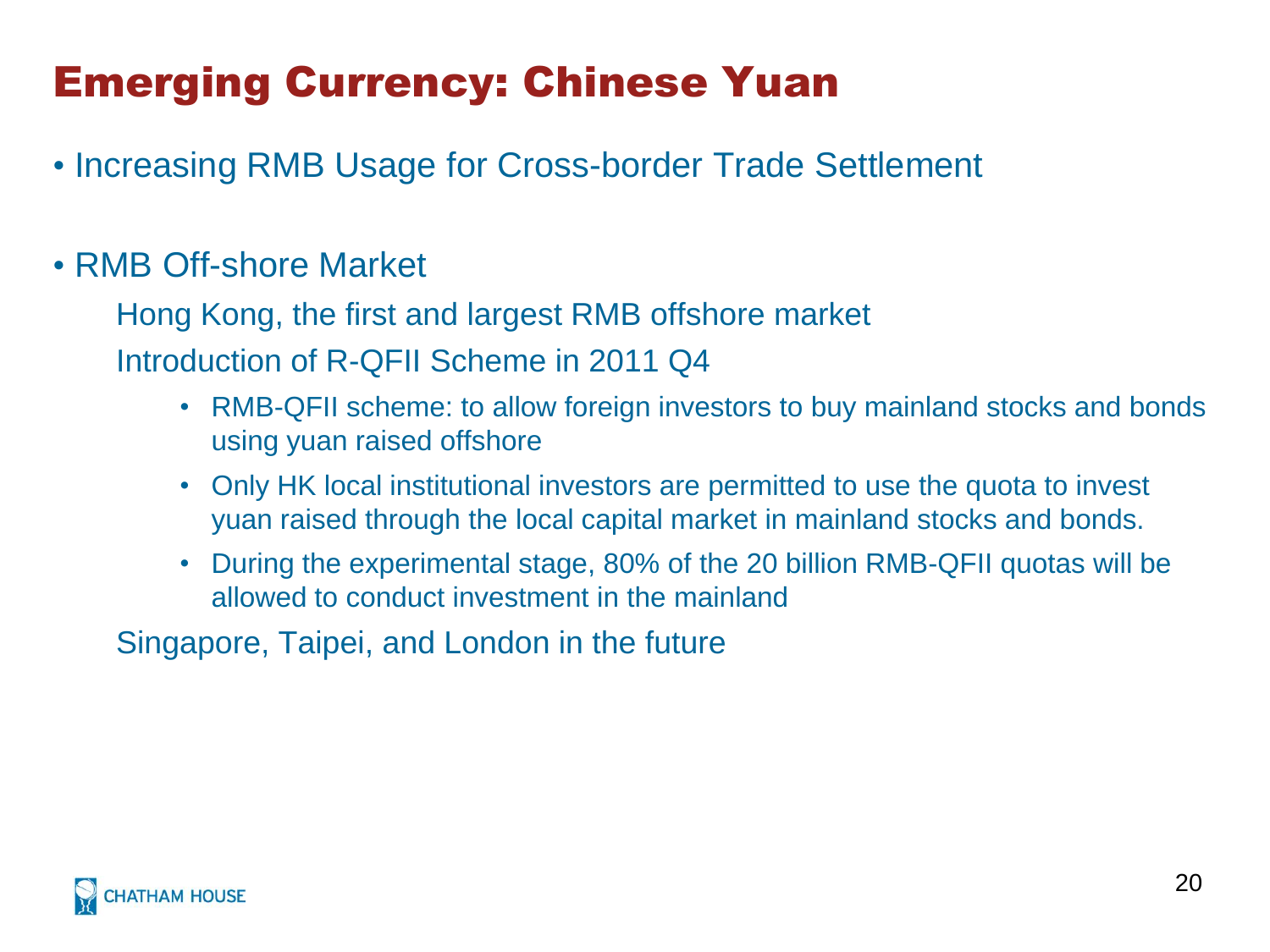### Increasing RMB Usage for Cross-border Trade Settlement

Spurred from 1% to 7% of the total international trade settlement within 12 months



**CHATHAM HOUSE**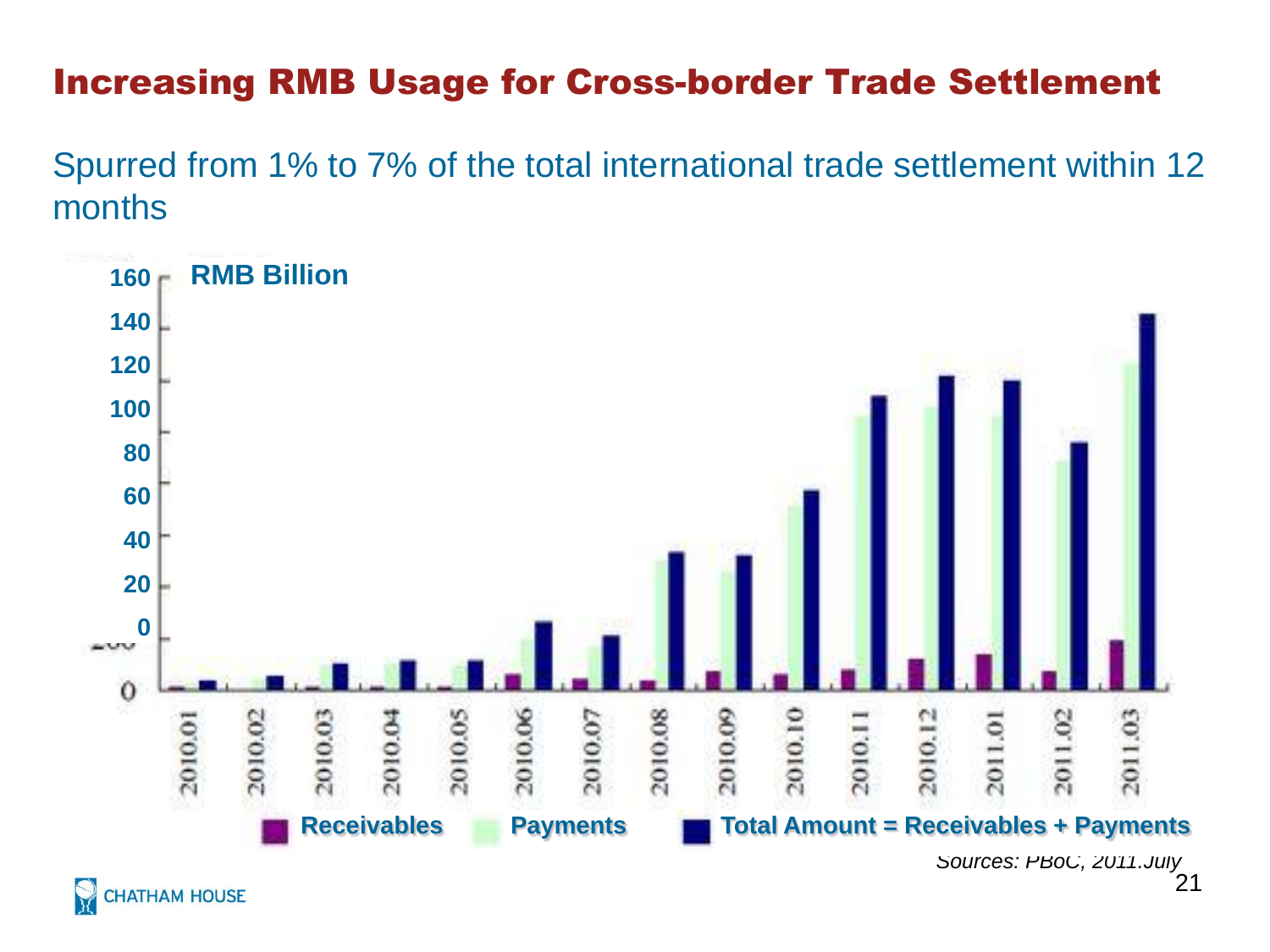## Conclusions (provisional)

- Debate on IMS should focus on transition and adjustment
- Policy attention to interest rates as well as to exchange rates
- Coordination problems: trap of non-Nash equilibrium
	- Trade-off between output target and the objective of exchange rate stability
		- *Financial Stability Risks*
		- *Political Costs*
- Pre-commitment arrangements to maintain coordinated equilibrium